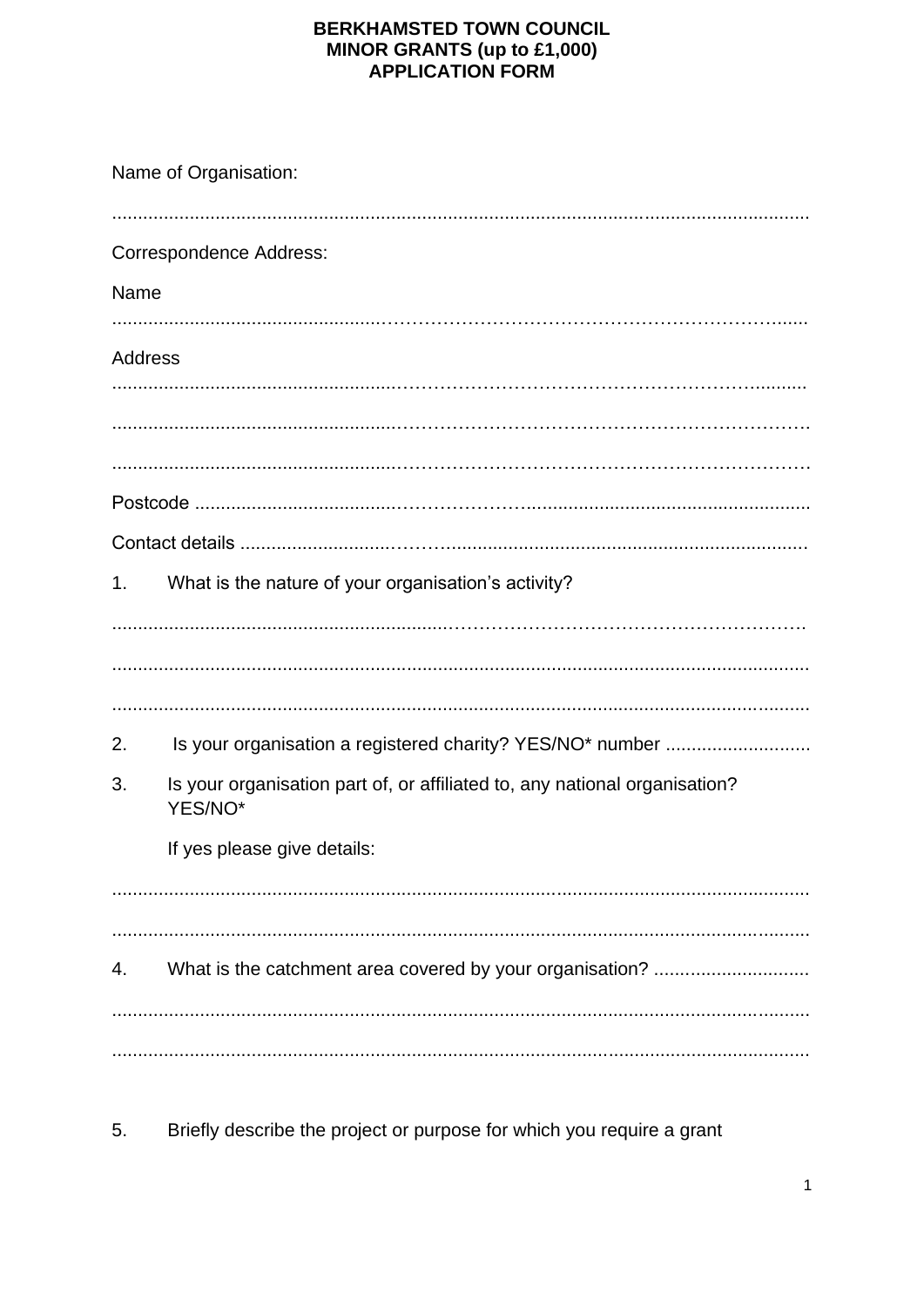## **BERKHAMSTED TOWN COUNCIL MINOR GRANTS (up to £1,000)**<br>APPLICATION FORM

| 6.   | How will the project benefit the community or residents of Berkhamsted?                     |
|------|---------------------------------------------------------------------------------------------|
|      |                                                                                             |
|      |                                                                                             |
|      |                                                                                             |
|      |                                                                                             |
| 7.   |                                                                                             |
| 8.   |                                                                                             |
|      |                                                                                             |
| 9.   | <b>FINANCIAL ASSESSMENT</b>                                                                 |
| 9i.  | Estimated Cost of Project (Please provide a breakdown of the total cost of<br>your project) |
|      |                                                                                             |
|      |                                                                                             |
|      |                                                                                             |
|      |                                                                                             |
|      | Continue on separate sheet if necessary                                                     |
|      |                                                                                             |
|      |                                                                                             |
| 9ii. | Funding of project (Please indicate how your organisation plans to fund the<br>project)     |
|      |                                                                                             |